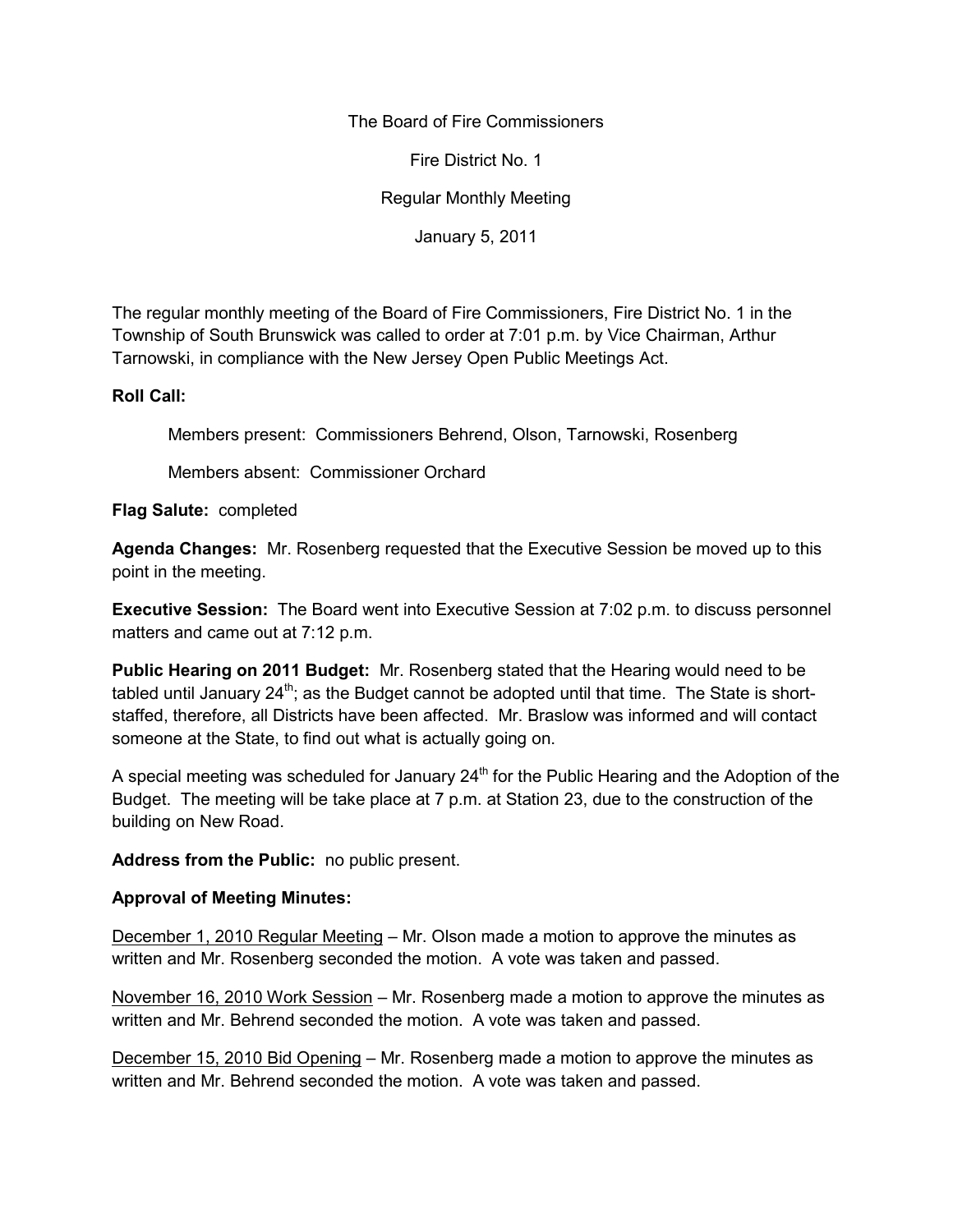December 23, 2010 Special Meeting – Mr. Olson made a motion to approve the minutes as written and Mr. Tarnowski seconded the motion. It was noted that the Resolution number was changed to 10/11 – 18a. A vote was taken and passed.

# **Reports:**

Line Activities – Chief Perez presented his report (file copy attached). He reported the following statistics for 2010:

283 Emergency Incidents; 39 Drills; 29 Work Details…for a total of 5535 Man-Hours.

The Chief stated that 2010 was the busiest year for the Fire Company in a long time. He also noted that the Company had taken on some large projects: completion of all work to acquire a Rescue Truck, planning stage for replacement of the New Road building, new By-Laws and Standard Opening Procedures were implemented. He thanked the District for their moral and financial support in these endeavors.

Chief Perez reported that there was a minor accident with the Asst. Chief's vehicle. It was rear ended; there was minor damage, which will be reported to the insurance company: there were no injuries. The other driver was issued a ticket for careless driving.

The Chief reported on the status of the New Road building. Currently the building is being stripped of furnishings and items boxed up for the duration of the construction. Footings, along with rough plumbing and electric will begin tomorrow. Actual demolition of the interior should begin on February 1<sup>st</sup>. The District must vacate their office ASAP; Mr. Corris is aware of this. The Fire Company will run out of Station 23, however, they will need to store one vehicle. The Chief noted that all time fames will be affected by inclement weather. He also stated that the Building Committee will be meeting with the contractor every other Monday at 6 pm., beginning January 10<sup>th</sup>.

President – the following was reported:

- A progress report will be provided each month regarding the building construction.
- Membership numbers are being put together for insurance purposes.
- It was requested that the Fire Company be allowed to hold their monthly meetings at Station 23 for the duration of the building construction. The social gatherings after the meetings will be back at the New Road building. The Board had no problem with this request.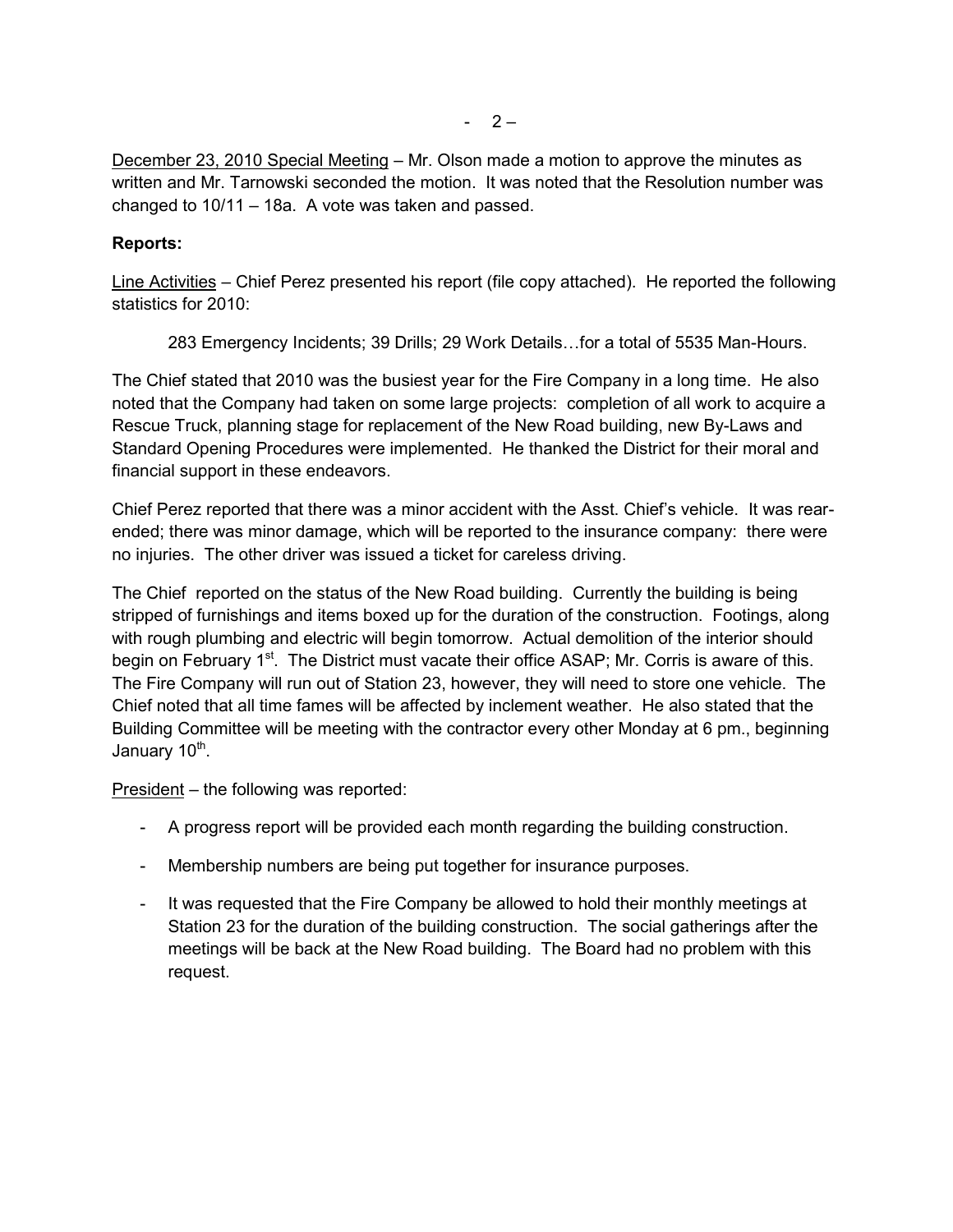Treasurer's Report/Voucher List – Mr. Rosenberg presented the report (file copy attached). Two resolutions were presented:

- Mr. Rosenberg read and moved Resolution 11/12 2: Authorizing Budget Transfers and/or Encumbrances Relative to 2010 Budget (file copy attached). A roll call vote was taken: Mr. Olson-yes; Mr. Behrend-yes; Mr. Tarnowski-yes and Mr. Rosenberg yes. The resolution was passed unanimously.
- Mr. Rosenberg read and moved Resolution  $11/12 3$ : Adoption of Temporary Budget for 2011 (file copy attached). A roll call vote was taken: Mr. Olson-yes; Mr. Behrend-yes; Mr. Tarnowski-yes and Mr. Rosenberg-yes. The resolution was passed unanimously.

Mr. Rosenberg stated that Bank of America has been adding fees on, such as \$.15 to deposit a check. He will discuss this issue with them and remind them that the District has a large amount of money there. If they can't amend their ways, other banks will be looked into.

The Voucher List was reviewed, after which, Mr. Olson made a motion to approve the List as presented and Mr. Tarnowski seconded the motion. A vote was taken and passed.

Secretary – Mr. Olson stated that it had been brought to his attention that the Closing Date for Petitions should have been January  $21<sup>st</sup>$ . This correction will be made when the Public Notice is published for the Special Meeting on the Budget Hearing on January 24<sup>th</sup>.

Fire Coordinator – Mr. Corris presented his report (file copy attached). Mr. Corris will look into a storage box for the SBFD1 server, so it can stay downstairs at Station 23. Mr. Corris reported that he had been in contact with Brunswick Urgent Care to see if they could do a lesser physical for Junior Firefighters; he is still waiting on a response.

Chairman – no report.

#### Standing Committee Reports –

*Fire Company Liaison –* no issues at this time.

*Rescue Squad Liaison –* the check is still being held for the Squad. Mr. Rosenberg will contact Ray Weiss about this.

*Public Relations –* Mr. Behrend stated that work will begin on the Spring Newsletter. He stated that there will be an article on Dryer Fires, but asked for other ideas. His target date for a first draft will be January 20<sup>th</sup>.

*State Association –* no report.

*Joint Board –* the next meeting will be in February.

*Insurance –* no report.